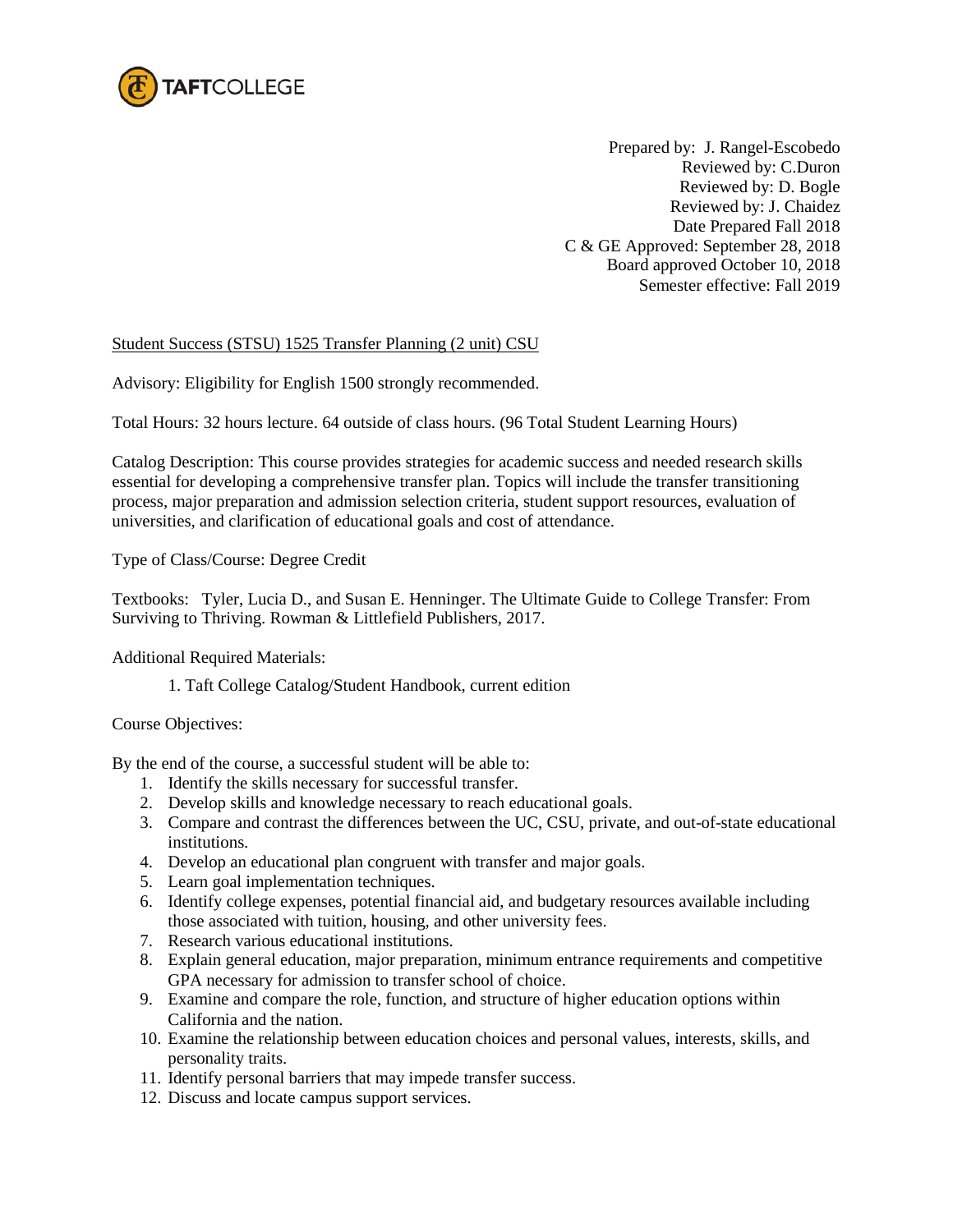

13. Demonstrate proficiency in use of Internet resources related to college/career information: Using ASSIST database to access major preparation information and explore majors; using online catalogs, researching financial aid options, and conducting career and university research.

Course Scope and Content:

| Unit I   | Basics of a Transfer Plan                                                                                                                                                                                                                                                                                                                                                                                        |
|----------|------------------------------------------------------------------------------------------------------------------------------------------------------------------------------------------------------------------------------------------------------------------------------------------------------------------------------------------------------------------------------------------------------------------|
|          | A. Benefits of college education<br>B. History of higher education systems in California<br>C. Language of higher education                                                                                                                                                                                                                                                                                      |
| Unit II  | <b>Transfer Goal Development Preparation</b>                                                                                                                                                                                                                                                                                                                                                                     |
|          | A. Identifying major appropriate for transfer admission<br>B. Identifying personal skills, values, and interests<br>C. Identifying the link between a major and a career                                                                                                                                                                                                                                         |
| Unit III | <b>Transfer Systems</b>                                                                                                                                                                                                                                                                                                                                                                                          |
|          | A. The California State University System<br>1. CSU minimum admission requirements<br>2. CSU websites<br>3. Impaction at the CSU<br>4. Benefits of Associate's Degree for Transfer<br>B. The University of California System<br>1. Minimum admission requirements<br>2. Transfer Pathways<br><b>Transfer Admission Guarantee: TAGs</b><br>3.<br>4. UC websites<br>C. Private Colleges<br>D. Out of State College |
| Unit IV  | <b>Transfer Resources</b>                                                                                                                                                                                                                                                                                                                                                                                        |
|          | A. ASSIST<br>B. FAFSA (Free Application for Federal Student Aid)<br>C. On-line catalogs<br>D. Occupational handbook /Career Center web page, research links<br>E. Housing                                                                                                                                                                                                                                        |
| Unit V   | <b>Application Process</b>                                                                                                                                                                                                                                                                                                                                                                                       |
|          | A. Tools needed for application process<br>Application timelines and procedures<br>В.<br>C. The personal statements/insight questions<br>D. Letters of recommendations                                                                                                                                                                                                                                           |
| Unit VI  | <b>Financing Transfer Options</b>                                                                                                                                                                                                                                                                                                                                                                                |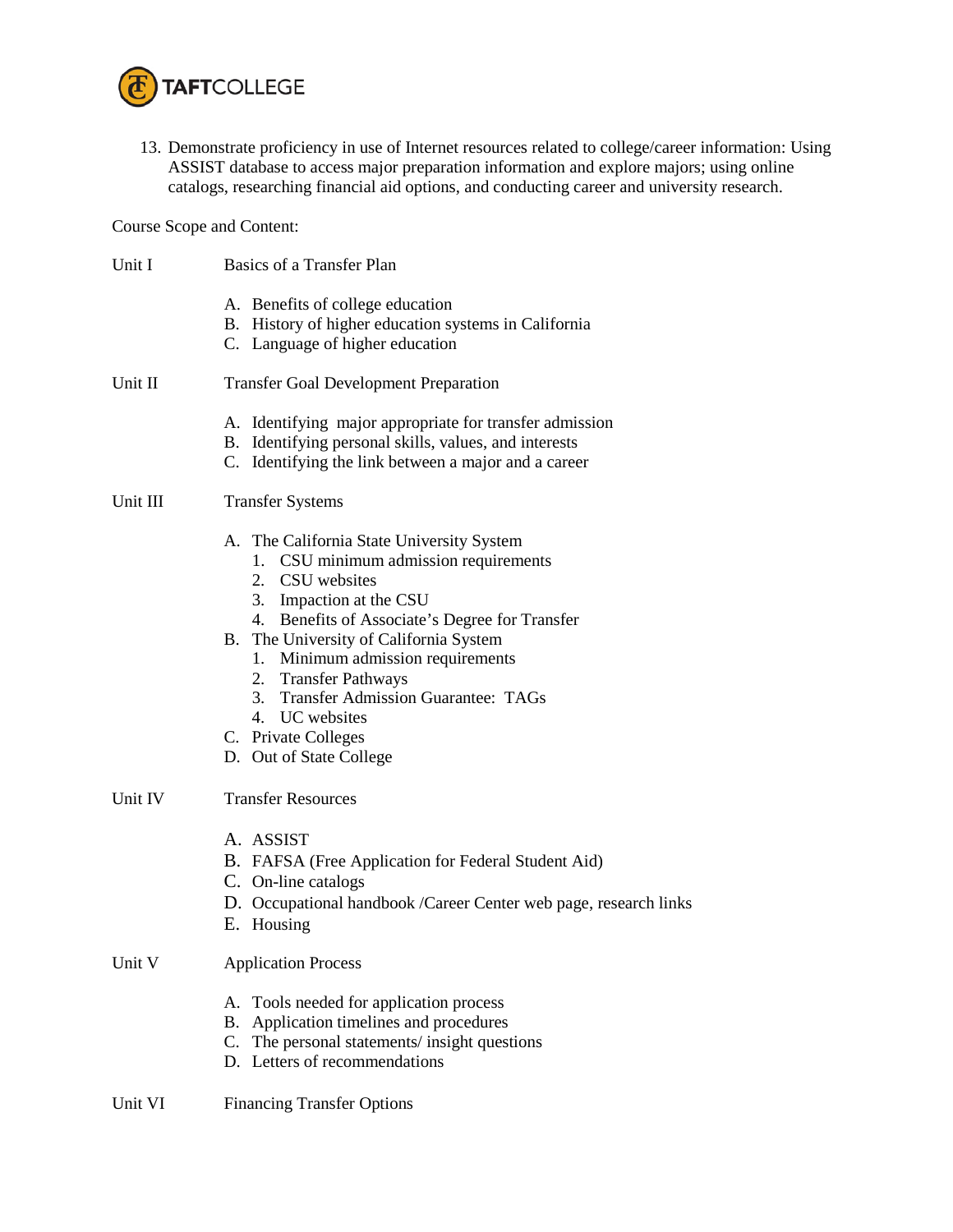

- A. Financial Aid
- B. Scholarships
- C. Loans

Learning Activities Required Outside of Class.

The students in the class will spend a minimum of 4 hours per week outside of the regular class time doing the following:

- 1. Studying
- 2. Answering questions
- 3. Completing required reading
- 4. Problem solving activities and exercises
- 5. Written work
- 6. Observations or participating in activity related to the course content

## Methods of Instruction

- 1. Assigned reading from text and selected references
- 2. In-class and online lectures, demonstrations, and films
- 3. Discussions
- 4. Group projects/activities
- 5. Self-evaluation of student education plan

## Methods of Evaluation

- 1. Journals
- 2. Written Assignments
- 3. Chapter quizzes and unit tests
- 4. Reports and/or projects/case study
- 5. Final Exam

Supplemental Data:

| <b>TOP Code:</b>    | 493013 – Academic Guidance       |
|---------------------|----------------------------------|
| Sam Priority Code:  | E: Non-Occupational              |
| Funding Agency:     | E: Non-Occupational              |
| Program Status:     | 2: Not Program Applicable        |
| Noncredit Category: | Y: Not Applicable, credit course |